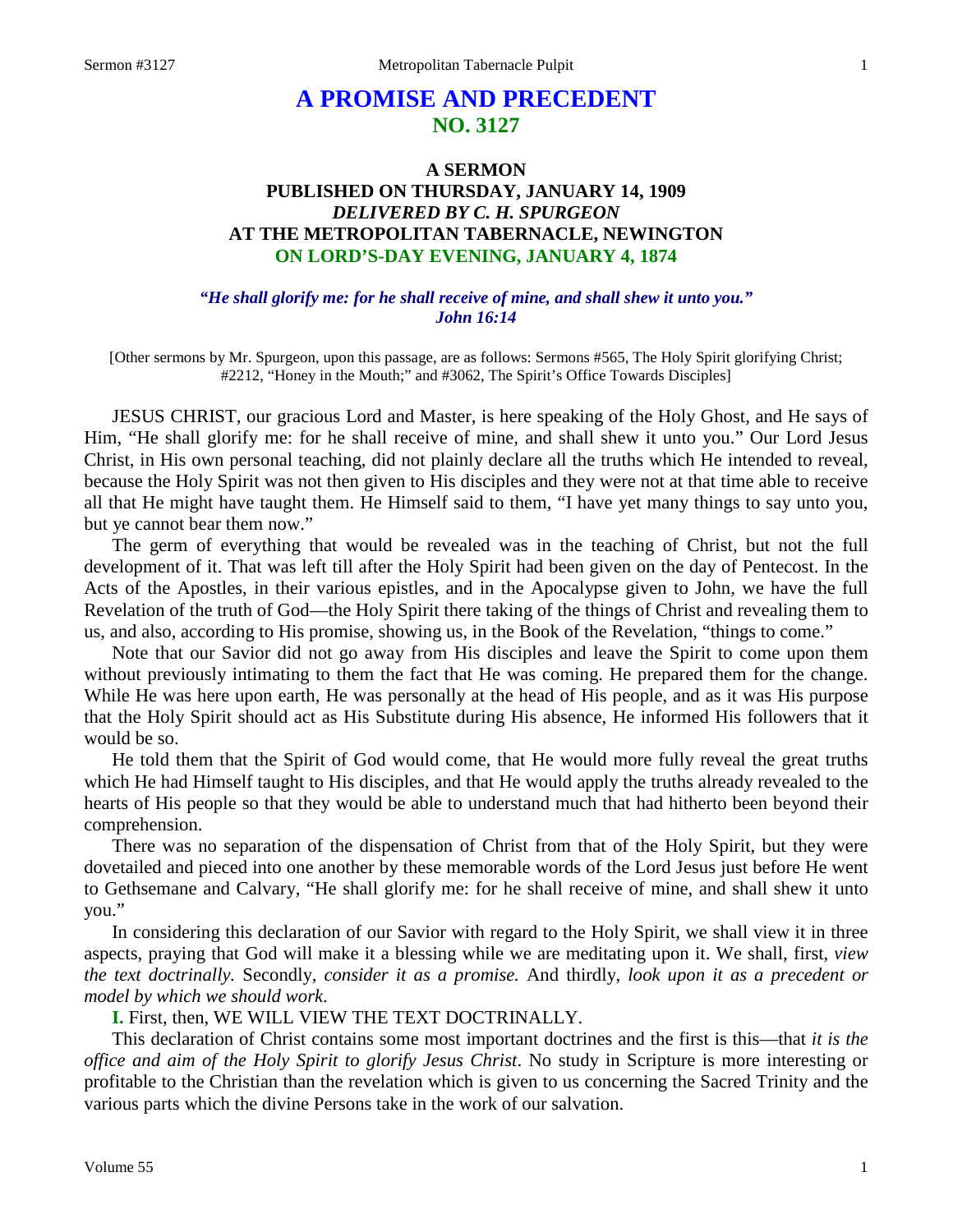John Bunyan wrote a notable work upon the Trinity and the Christian, and nothing could be more appropriate, for there would be no Christian without the Trinity. It needs the Father, the Son and the Spirit to produce that noblest kind of man, a believer in the Lord Jesus Christ. The various offices of the blessed Trinity in Unity are usually distinct and clearly defined, yet they sometimes intertwist and interchange, just as Jesus in our text bears witness to the Spirit and the Spirit continually bears witness to the Lord Jesus and glorifies Him.

Brethren, I pray you to remember that when the Spirit convicts the world of sin, it is in order that the convicted sinner may learn the preciousness of that Savior to whom the Spirit bears witness. When He convicts the world of judgment, it is not only that the Judge may be honored as He deserves to be, but also that the way by which judgment may be averted through the substitutionary sacrifice of Christ may be made clear to the sinner's eye.

And when He convicts the world of righteousness, what righteousness is it but that which Jesus Christ has wrought out and brought in—that righteousness alone in which saved sinners are able to appear before God without spot, or wrinkle, or any such thing? The Holy Spirit always works with this aim and object—to lead sinners to admire, and adore, and trust in Jesus Christ. His omnipotence bends itself to this end—that Jesus Christ may be glorified in the hearts and lives of sinners saved by His grace.

I gather from our text another doctrine, namely, that *any teaching which does not glorify Jesus Christ is not the teaching of the Holy Spirit*. By this simple test, the humblest among us may be able to judge even that form of teaching which is most pretentious. And if it cannot endure this test, it may be rejected without hesitation. The poorest man who enters any assembly, if he hears a doctrine that glorifies Christ, can say, "I may safely listen to this teaching, for the Spirit of God will set His seal to it."

But if, on the other hand, amidst a blaze of intellectual splendor and a brilliant display of mere human knowledge, nothing is said that will glorify the Lord Jesus Christ, the true child of God says to himself "What business have I to be in this place? This is not the company that is congenial to me, nor the teaching to which I ought to give heed. Here is neither the food for my soul nor yet the opportunity of glorifying my dear Lord and Master. I will leave this assembly and seek to find some other place where the Spirit of God is at work in His chosen ministry of glorifying Christ."

Thus the great doctrine that it is the Spirit's work to glorify Christ furnishes us with a spiritual detector by which we may discover what is true gold and what is counterfeit, and by which we may judge whether the voices that we hear are voices of the night which cry out to us to follow them in the darkness, or the voices of the dawning which herald the coming of the day.

There is this further doctrine in the text, that *the Holy Spirit, in glorifying Christ, acts in sacred concert with the other Persons of the blessed Trinity*, for Jesus said, "He shall receive of mine." I am not going to explain this declaration of Christ. I cannot do so, for I do not myself fully understand it. All I can say is that the Holy Spirit is represented here as receiving the things of Christ.

Now the Holy Spirit is continually spoken of in the Scriptures as divine and He certainly is divine yet Christ here says that He receives or takes from the Father the things of Christ that He may show them to us. They are not His own things—things of His own devising or suggesting—but those which Christ calls His. So, just as Jesus said that He did not come in His own name, but in the name of the Father who had sent Him, so the Spirit of God does not come in His own name, nor come with His own message, but He receives the things of Christ and shows them to us.

I delight in this sharing of the great work by the glorious Trinity in Unity. I love to see the Father, Son, and Spirit all taking part in the salvation of the elect. Just as, in the creation, God said, "Let us make man in our image, after our likeness," and there was a council held to decide as to that early work, so here, it is not merely one of the Persons of the Trinity, but all three who are concerned in the greater work of man's new creation.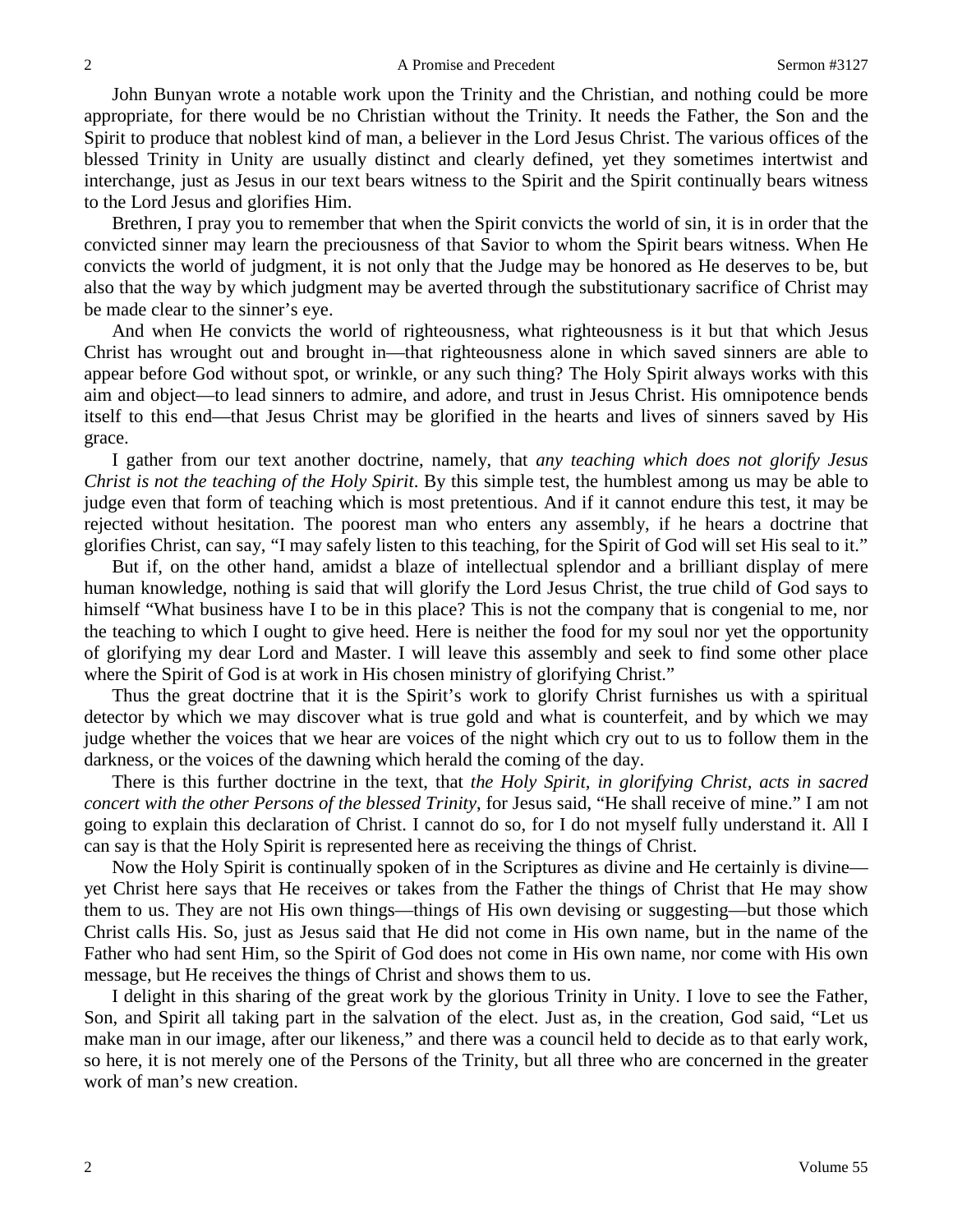The Spirit receives from the Father the things of Christ, and so it is as though God said, "Let us newmake man in our image, after our likeness." Father, Son and Spirit work together in perfecting the new creation—so let us ever give undivided and equal honor to the Father, to the Son, and to the Holy Ghost.

### *"Give to the Father praise, Give glory to the Son, And to the Spirit of His grace Be equal honor done."*

Further, I want you to notice that *the Holy Spirit, being bent upon glorifying Christ, glorifies Him with His own things*. Jesus says, "He shall receive of mine." The Holy Spirit does not go after something apart from Christ in order to bring glory to Christ, but if Christ is to be glorified, the crown must be made out of His own jewels and the jewels must be found in His own mine.

So, beloved, in order to honor Christ, you must go to Christ—you must find Christ's honors in Christ Himself. Even the Holy Spirit, who is omniscient, does not look outside of Christ in order to find something with which to glorify Him. "He shall glorify me: for he shall receive of mine." And none of us can ever honor Christ by bringing anything to Him. If we want to honor Him, we must honor Him with that which is His own already.

If I want to honor the Lord Jesus Christ at this moment, how can I do it better than by preaching of His own person, His own manhood, His own Godhead, His own life, His own death, His own resurrection, His own ascension, and His own coming again in the glory of His Father with the holy angels? It must be with the things of Christ that we honor Christ.

If the Holy Spirit willed to do so, He could bring forth matchless novelties in honor of Christ, but He does not will to do so. He honors Christ with that which is Christ's—and if you and I, standing in the pulpit or anywhere else, want to honor Christ, we must not seek to excogitate some brilliant thought from our own brain, or come before our fellows to display the results of our own wonderful culture—the grand flowers which we have grown in the well-tilled garden of our own highly educated minds.

Oh no—Christ must have His own flowers to smell at if He is to have a sweet and acceptable posy brought to Him. The ingredients of the incense put into His censer must be all His own—nothing else will be acceptable to Him. Even in the Song of Solomon, you remember that when Christ comes into His own garden, He says, "I have gathered my myrrh with my spice; I have eaten my honeycomb with my honey; I have drunk my wine with my milk." Nothing will so glorify Christ as that which is His own already. The Spirit of God knows this and therefore, in order to glorify Christ, He takes of Christ's own things and of nothing else.

Continuing a little further, this view of the doctrine in the text, I would remind you that, when the Holy Spirit wishes to glorify Christ with Christ's own things, *He presents them to the hearts of believers, "*He shall receive of mine, and shall *shew* it unto you." Without His divine assistance, you cannot see it—not because it is not visible, but because your eyes are too dim to perceive it. The work of the Spirit of God is to shine upon the beauties of Christ so that we can see them.

And when He does so illuminate them, it is a glorifying of Christ for us to see those beauties. It is not merely to Christ's glory for us to talk about them—that is another way of glorifying Him—but if you cannot talk, if you have no gifts of eloquence, do notice this blessed truth, and be comforted by it— Christ is glorified by your seeing His glory.

Suppose that you are so slow of speech that you cannot even tell your own wife or child what you have seen of the beauties of Christ, yet the Holy Spirit has glorified Christ when He has shown those beauties to you. Perhaps you are only a poor servant, or a humble working-man living and laboring in obscurity—or possibly a young child or a maiden scarcely known beyond your own family circle, yet, believe me—when you see the Lord Jesus Christ in His beauty, as He is revealed to you by the light of the Holy Spirit, Jesus Christ is glorified.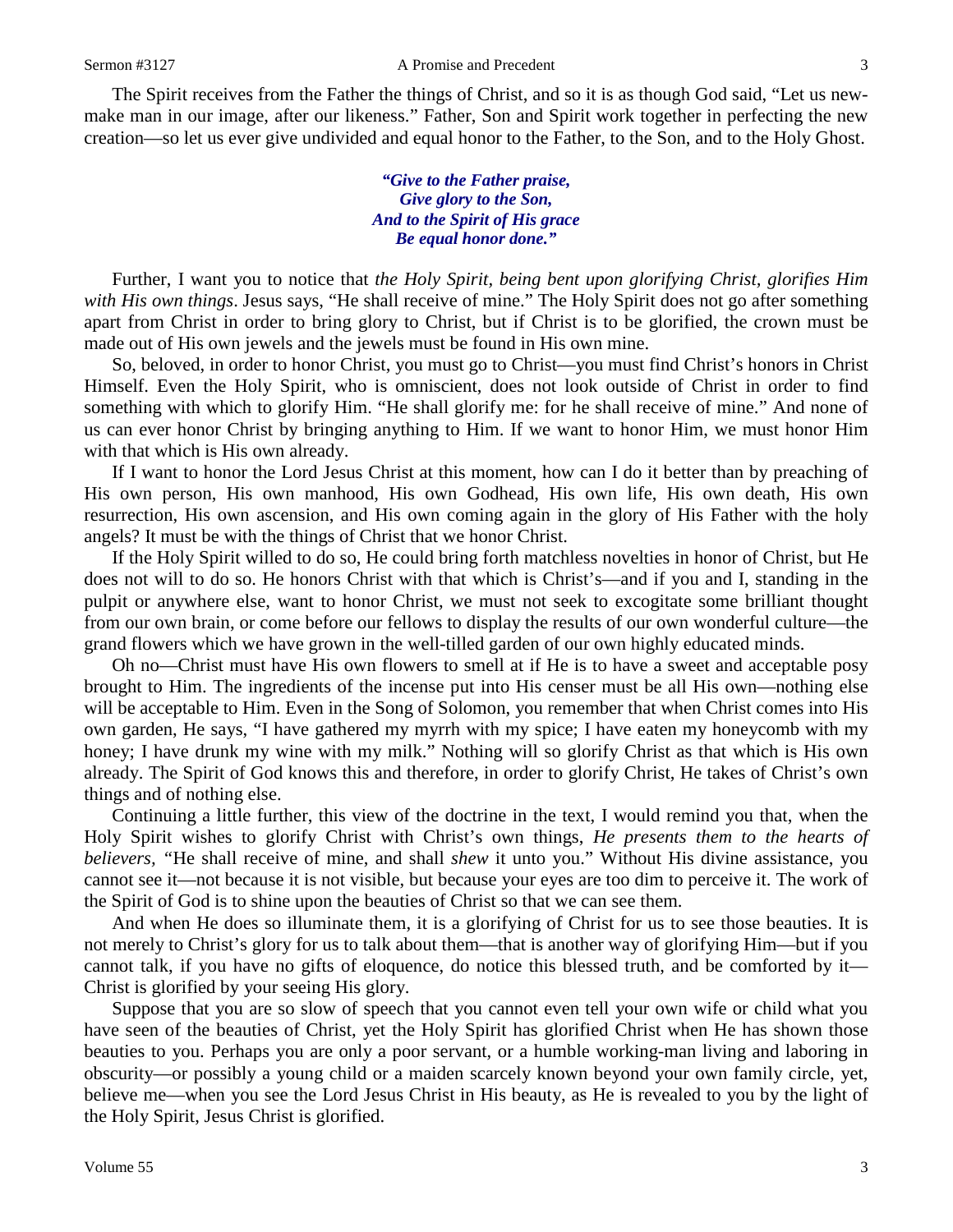It is true that He is glorified when I proclaim His dear name to the thousands who gather in this house of Prayer, but He is also glorified in that little bedroom of yours where, perhaps in the dead of night when you lie awake, you say to yourself "Precious Christ, what a dear Savior You are to me!" When you get a fresh view of Him, when you catch a new ray of light streaming upon His blessed countenance, and you perceive a few more of those lines of love that are written there—Jesus Christ is glorified then. I think this is part of what Christ meant when He said to His disciples, concerning the Holy Spirit, "He shall glorify me: for he shall receive of mine, and shall shew it unto you."

Oh, what a wondrous view of Christ the Holy Ghost sometimes gives us! As yet, however, I am afraid that very few of us have had more than a partial view of Him. Have you not sometimes stood upon a hill when it has been a day of mingled cloud and sunshine, and there has been a break in the clouds, and the sun has shone through, and that hill over yonder has been all ablaze with the golden sunlight, and marvelously has that part of the landscape been illuminated?

All down the valley there was gloom, but presently the clouds shifted again and then the beams of light traveled down into the plain, and the river flowing below flashed in the sunlight while the hill was once more enveloped in shade. As the clouds continued to move, the sunshine kept lighting up different parts of the landscape.

It is just like that with regard to our view of Christ. The Spirit of God, who is the very perfection of light, shines upon Christ with a brilliance that the sun never possessed. Sometimes the Spirit shines upon Christ's Priesthood, and oh, what a wonderful sight it is then for us to see Christ offering up Himself as the one great sacrifice for sin!

Another time it may be that the Spirit shines specially upon the prophetic character of Christ, and we then admire Him as revealing God to us and teaching us the truth. Perhaps the next day the Spirit shows us Christ's royal character, and then we cry, or more probably we sing,

> *"All hail the power of Jesus' name! Let angels prostrate fall; Bring forth the royal diadem, And crown Him Lord of all.*

*"Babes, men, and sires, who know His love, Who feel your sin and thrall, Now joy with all the hosts above, And crown Him Lord of all."*

Sometimes a beam of light will shine upon Christ's hands that were pierced by the nails and then we wonderingly ask, "How could the hands of the Creator of the universe be thus nailed to the tree for us?" Soon the Spirit's bright light gleams upon the face of Jesus and we then—

#### *"See divine compassion Floating in His languid eye"*

as He bows His head to death for us. But what will it be if the Holy Spirit shall be pleased to give us a full view of Christ upon the cross? Then will our happy spirits indeed glorify Him and each redeemed one will softly sing,

> *"Sweet the moments, rich in blessing, Which before the cross I spend, Life, and health, and peace possessing, From the sinner's dying Friend.*

*"Here I'll sit for ever viewing Mercy's streams, in streams of blood;*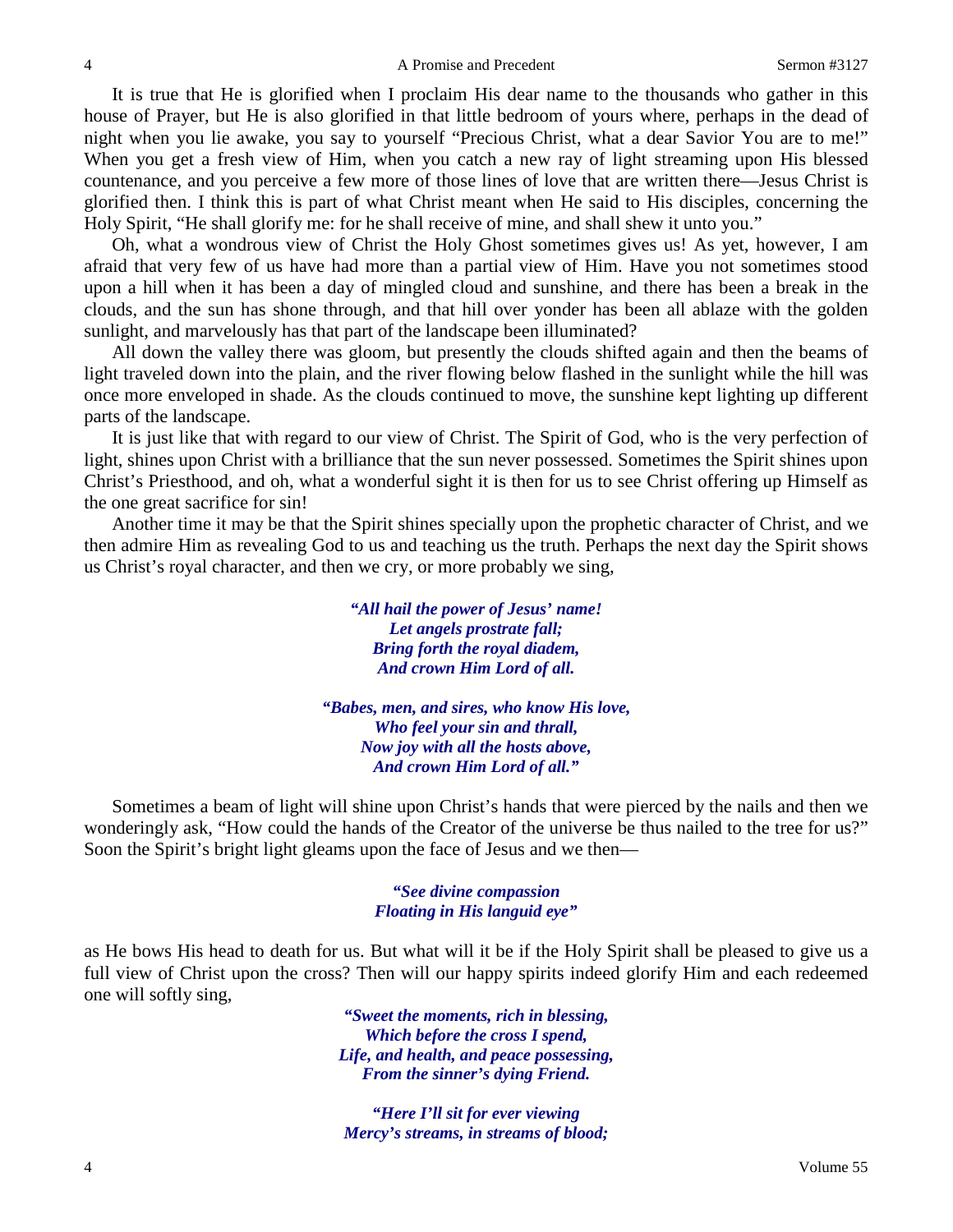*Precious drops! my soul bedewing, Plead and claim my peace with God.*

*"Here it is I find my heaven, While upon the cross I gaze; Love I much? I've more forgiven; I'm a miracle of grace."*

Oh, for such a sight of Christ as that, for thus Jesus is glorified and we are truly blessed!

**II.** Now secondly, I want to show you that THE TEXT MAY BE VIEWED AS A PROMISE, "He shall"—these are three of the blessed "shalls" and "wills" of Christ, "He shall glorify me: for he shall receive of mine, and shall shew it unto you."

Come, dear child of God, and lay hold of this precious promise of Christ. If you get the promise of a man, and you believe that he is a true man, you value his promise. But here you have the promise of your God and Savior, Jesus Christ, the faithful Promiser, so you may well prize that.

Are you not sometimes the subject of grave doubts as to whether you really do glorify Christ? If so, fall back upon His blessed promise. The Holy Ghost in you shall glorify Christ, for He shall take of the things of Christ, and shall show them unto you. Possibly you fear that, in the days to come, you will bring no glory to Christ. You know your own feebleness, your lack of talent, and your lack of opportunity for glorifying Christ. You have cried many a time,

> *"Oh, for a thousand tongues to sing My great Redeemer's praise! The glories of my God and King, The triumphs of His grace;"*

yet you grieve that you cannot glorify Him and you are afraid that you never will be able to do so.

Do listen to this precious promise again, "He shall glorify me: for he shall receive of mine, and shall shew it unto you," even to you, though you are His poorest, weakest, meanest child. Though you will not be able to say much about it to others, you will glorify Christ by looking at Him as He is revealed to you by the Holy Spirit.

We honor the sun as we look at it or bask in its beams—I do not know what else we can do to show our appreciation of the sun but lie in the sunlight and thank God for letting the sun shine upon us. I have often thought of the lilies and the roses in the garden and of how they praise the God who made them. Not by singing, as the birds do, nor by lowing, like the kine, nor by clapping their hands in joy and exultation like the trees of the wood do—the lilies and the roses praise God by just receiving from Him everything that they possess, drinking in His dew, and rain, and sunshine, and standing there in all their beauty pouring out the fragrance that He has poured into them. And that is how you must glorify Christ, my brethren and sisters who are in Him. See Christ as the Spirit shows Him to you, receive of His fullness, pour out the grace that He has poured into you, and you shall in this way glorify Christ.

Now, beloved, *this promise is being daily fulfilled in all true believers*. God is being glorified in them by their sight of the Lord Jesus Christ as He is revealed to them by the Holy Spirit. As they walk to and from their daily work, as they sit down for a while to read their Bibles, as they kneel in prayer at their bedsides, and are lost in wonder, love, and praise at the Spirit's revelation of the beauties of Christ, Christ is being glorified by the Holy Ghost in them.

Do not talk to me of your fine "altars" studded with all manner of precious gems, with flowers, candles, and images thereon. Do not tell me about your grand cathedrals with all the splendor of their architecture. The best altar in the world is a broken and a contrite heart, and the truest cathedral is a soul that is rejoicing in the indwelling God. When the Holy Spirit comes and reveals Christ in the soul, there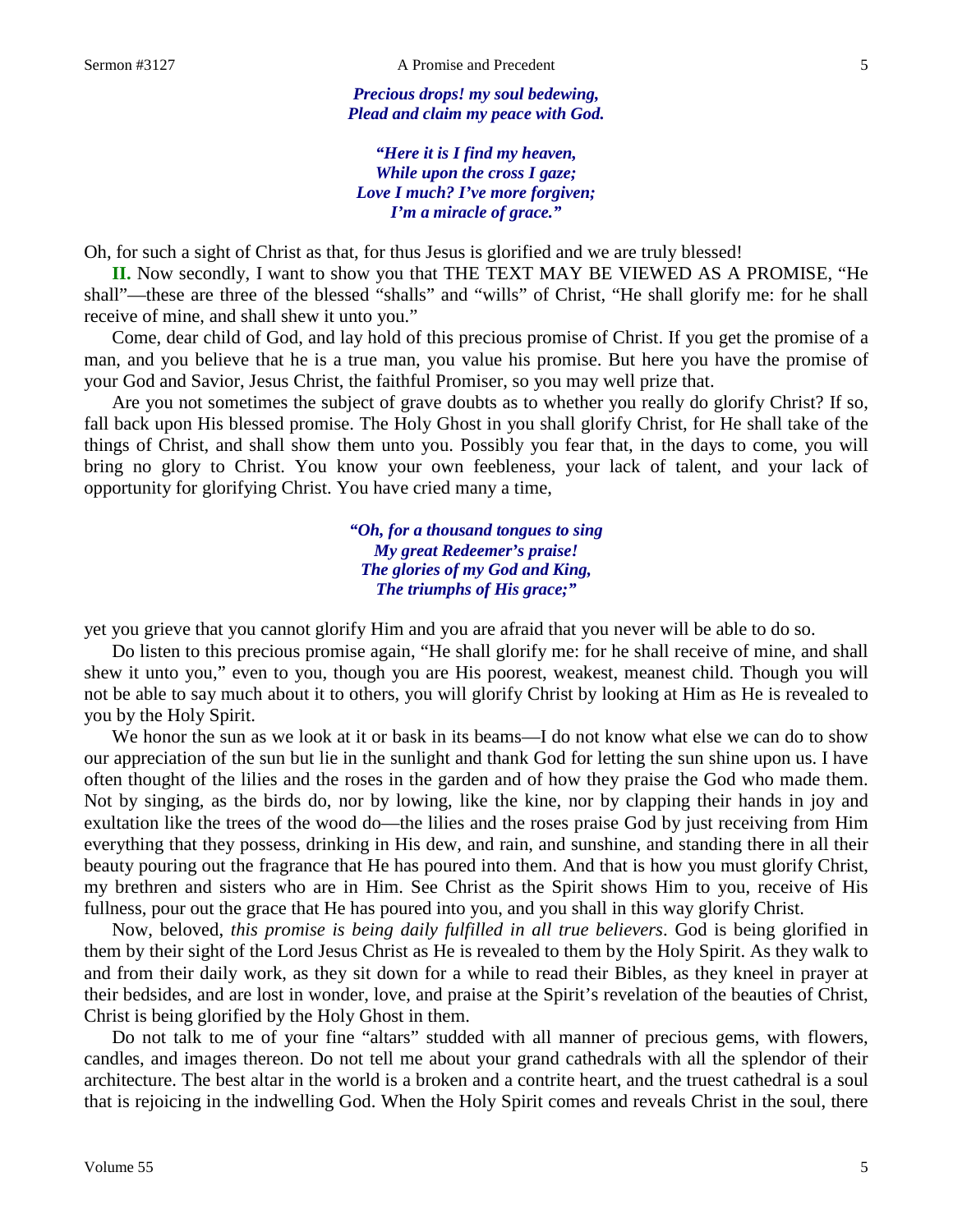is the altar, there is the temple, there is the true worship for which God cares beyond all else—and that is really glorifying Christ.

As this promise is being thus constantly fulfilled, I am sure, beloved, that it is most desirable that it should be more and more fulfilled, and therefore I exhort you to *plead it before God*. Say, "Lord, will You graciously bid the Holy Spirit to glorify Christ in me, and to reveal Christ to me more than He has ever yet done?" As you offer this prayer, if you really mean it, you will be more earnest than you have ever been in your meditation concerning Christ, in your searching of the Word to find out all that you can about Christ, and in your fellowship with Christ. What a man truly prays for, he diligently seeks after until he obtains it if it really is in accordance with the will of God.

If our minds are entirely occupied with the world, is it at all likely that the Spirit of God will show the things of Christ to us? We must give adequate space to the Spirit, we must give Him time and opportunities—putting other things away from us and placing our souls before the Spirit in a waiting and expectant attitude.

As sensitive plates are put before that object which they are intended to reproduce, so let us be placed before the view of Christ which the Spirit of God desires to reveal to us—then the image of Christ shall be imprinted upon us, and thus He will first be glorified by our seeing Him in the light that the Spirit sheds upon Him, and then He will be further glorified by others seeing His likeness reproduced in us.

I think I have clearly shown you that our text is a promise made by Christ to His disciples, and I have also shown you that it is a promise which ought to be pleaded at the throne of grace, so may I entreat every Christian here to really plead it? A promise is just like a check—and a check is of no real value unless it be taken to the bank and exchanged for cash.

You know how we cash our checks—why do we not take God's promises to Him to have them fulfilled just as readily as we take man's promises to the bank to have them fulfilled? I think that a good many long prayers, which some consider very fine things, are merely exhibitions of uncertainty and unbelief.

If I have a check about the genuineness of which there is some doubt—and I take it to the bank—it is probable that I shall be delayed some little time while there is a conversation between the clerks concerning it—a comparison of signatures, an examination of ledgers, and ever so many other things. But if I have a genuine check about which there is no question whatsoever, what is the usual order of procedure?

I go to the counter, put the check down, perhaps scarcely say a word except to indicate how I will take the change, pick up my sovereigns or bank notes, and walk away. And that is how I like to pray—I ask God for what He has promised to give me, I believe that He will fulfill His promise, and I go my way feeling sure that I have received that for which I asked.

As a sensible man, when he has received from the bank clerk the change for his check, puts the money in his pocket and goes about his business, so should you act towards your God when you pray to Him. Say, "Lord, You have promised such and such a blessing to me. I come to You and plead Your own promise, and I believe that You will fulfill it to me." At all events, that is the way that I delight to pray.

You ask me, "Would you not be longer in prayer than that?" No, not on that one occasion. I shall probably be at the bank with another check, presently, so I cannot afford to take more time than is necessary with this one. You can do a great deal of business at this blessed bank if you do it quickly. But if you waste your time loitering at the counter and chatting with the clerk, that is not the way to honor the great Lord of the bank.

Some people seem to think that in prayer, they must go through the Westminster Assembly's Confession of Faith, or some similar compendium of doctrine—but that is not real praying. If, however, you will do your business with your God just as you would do your business with your banker, you will be sure to come back to Him again and again, for there is no man who does so much of this sacred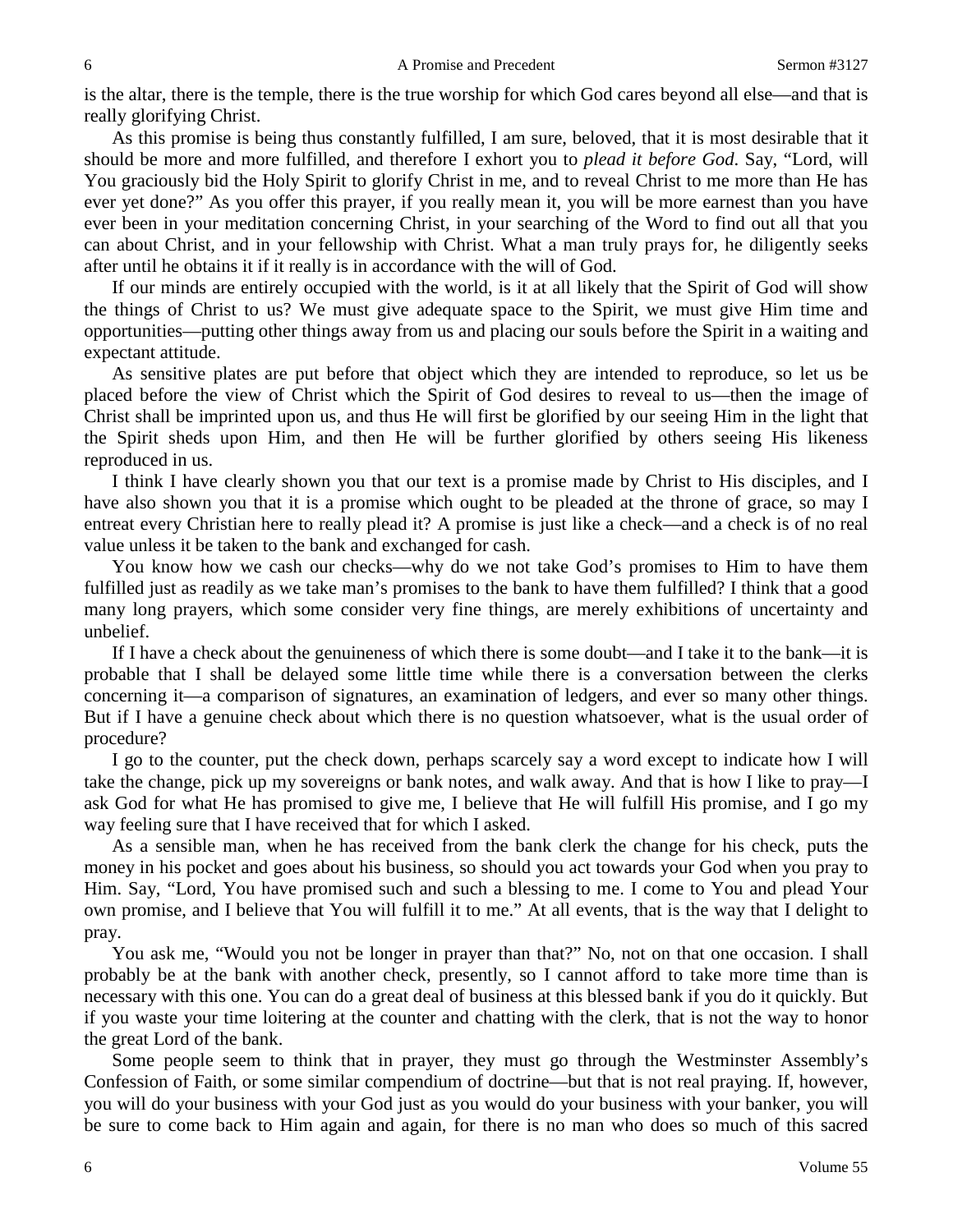business of pleading with God as the man who is most successful with Him. If you have succeeded once in prayer, I warrant that you will pray again. And after a second time of successful pleading, you will pray a third time more easily and more confidently. And God will take care that you shall have plenty of reasons for praying.

Only do make it real praying. Say, "Lord Jesus, You have said that the Holy Spirit shall glorify You by taking of Your things and showing them to Your people. I believe it, Lord. Let me prove it to be true at the communion table tonight. Let me prove it to be true in my private devotions all through this week. Let me prove it to be true all through this year and all through my life." Pray thus, and then, according to your faith shall it be unto you.

**III.** Now we shall think of the text in the last way which I indicated, AS A PRECEDENT FOR GLORIFYING CHRIST.

Brethren and sisters in Christ, I know that a great number of you who are now present wish above all things that the Lord Jesus Christ may be glorified in this world. And I also know that you who have tasted that the Lord is gracious have this for your highest ambition, that you may, by some means or other, by sickness or by health, by poverty or by wealth, by life or by death, bring glory to Him. Very well, then, that being the case, let this text be a guide to you in your efforts.

In order to glorify Christ, it seems, first, that *it will be wisdom on your part to rely upon the Holy Ghost*. You say that you want to glorify Christ, but that is also what the Holy Spirit wants to do. That is what He has long been doing and is still doing—therefore cast in your lot with Him—get Him to help you do the same work as He is Himself doing.

I have sometimes seen some young fellows rowing upstream, and it has been a heavy task to them. But there has come along a barge pulled quickly by horses, or better still, a steam launch, and the young men have called out to those on board, "Throw us a rope, please." And then those who were before toiling in rowing have gone along easily enough.

So, when I see the Spirit of God contending against all opposition—steaming upstream, as it were in order to glorify Christ, as I want to go upstream too, for the same purpose, I seek to get into connection with His omnipotence, so that He may work with me, and that I may be drawn onward and upward by His almighty power.

My sister, do not go to that Sunday school class of yours again until you have asked the Holy Spirit to go with you. My brother, do not go up those pulpit stairs again, nor even up the stairs of that infirmary where you go visit the sick, or of that lodging-house where you go to visit the inmates, without first saying, "Spirit of God, it is Your business to glorify Christ and that is also my business—so will You graciously go with me and go in me? Give me the right words to utter and the right spirit in which to utter them. You and I are perfectly agreed in what we are seeking in this matter. Oh, work by me so that Jesus Christ may be glorified!"

I see also another thing in this precedent, which is that *if I want to glorify Christ, I must first take care to apprehend Him clearly myself*. Two of Christ's declarations in the text show me this. The Holy Spirit does not glorify Christ till first He receives of the things of Christ, "He shall receive of mine." And then He does not glorify Christ in us except by showing the things of Christ to us, so that if you and I want to glorify Christ, our first object must be to see Him and to see His glory for ourselves.

You cannot, I think, do good to others to any great extent unless you are living in the light of God's countenance. The Lord's general rule is first to give the provision into the disciples hands before those disciples are able to feed the multitude. Wait awhile, dear brother, and go to your Lord and say to Him, "Lord, fill me with Your own fullness, for how can I hope to pour out to others till You have done so? Show me Yourself for how can I describe You to others unless I have Your image very vividly revealed to my own mind and heart? If I am myself rejoicing in You, then shall I be able to tell others, with fluent tongue, how gracious You are. If I hear Your voice giving me a message to deliver from You, then shall I be able to tell the message with all the greater impressiveness and power because I received it first from You."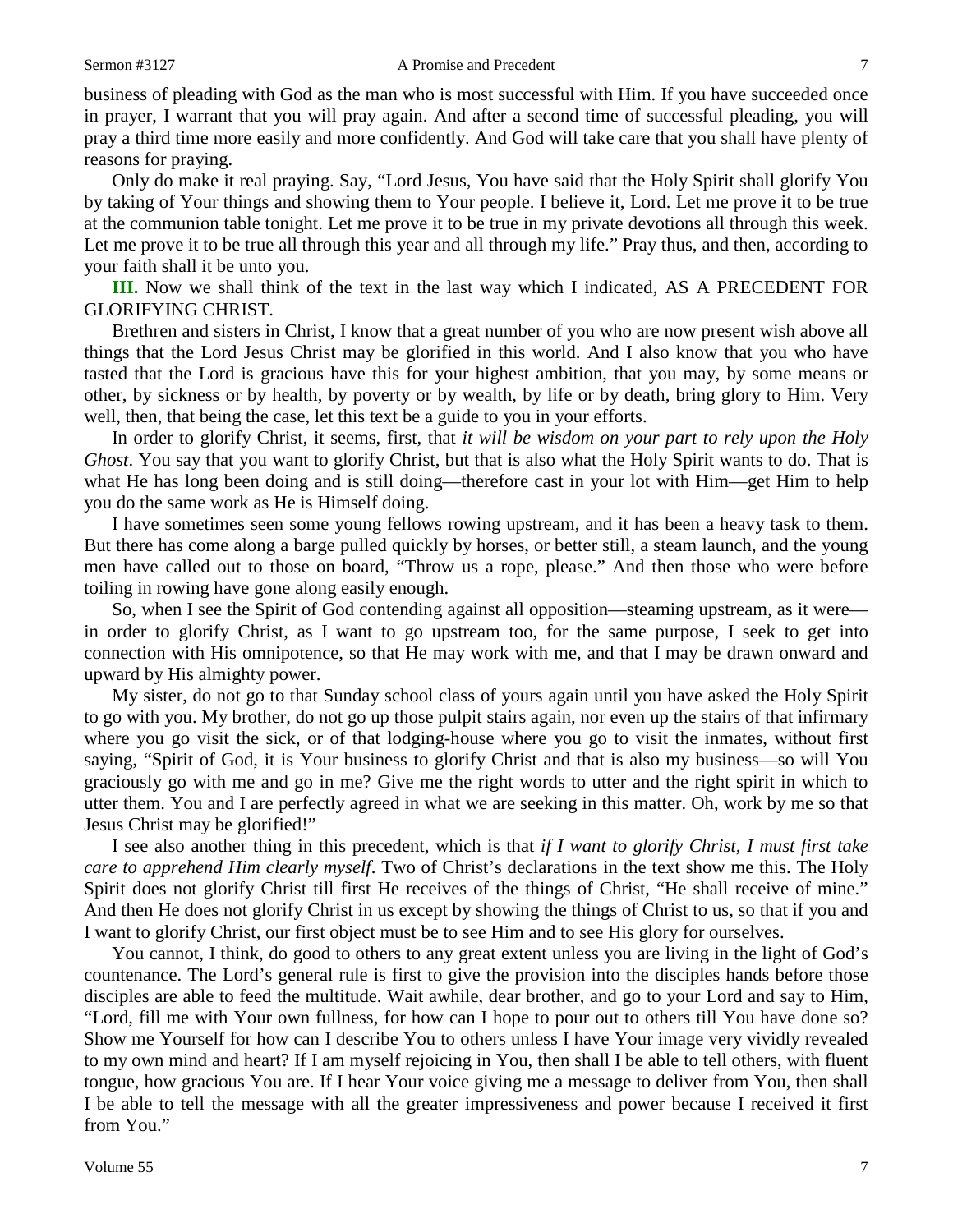The next point is also clear from the precedent of the text—that is, in conjunction with the Holy Spirit, having ourselves apprehended Christ—*if we want to glorify Christ, we must tell others about the things of Christ*. "You have said that already," says someone. Very well, then, if I have, I will say it again, because I do not know anything that more needs to be said nowadays than this—that the way for any of us to glorify Jesus is to show to others the things of Jesus.

How many congregations there are in which the greatest treat to the people would be a sermon about the Lord Jesus Christ and especially about His substitutionary sacrifice! I have heard it said that there are thousands of sermons preached about the Gospel, but very few in which there is the Gospel itself. This will not do. Souls will never be saved thus. Nobody has ever had his hunger stayed by hearing a discourse about bread. It is bread itself that is needed to feed the hungry, so keep on, dear brethren and sisters in Christ, giving the Bread of Life to starving souls.

I know that many call us fools and say that we are the old stick-in-the-mud Puritans, who never get any further—but never mind, dear friends, what they say—keep on feeding the hungry. We do not mean to change our message even if all should reject it. Here we have stood, these many years, talking to you about Jesus Christ and Him crucified, and if anybody heard us twenty years ago and shall come again now, he will hear just the same message as he heard then. Why do we not make progress, as others do? Simply because there is nothing which we should regard as progress except progressing in the knowledge of this precious truth of Jesus Christ and Him crucified.

In the infallible truth of God, which has been revealed by the Holy Ghost, there is no possibility of progress or advance. He has been pleased to reveal the whole truth, so there is nothing more to be revealed. We can continually search further and deeper into the truth that has been revealed, and so may be enabled, by the help of the Spirit of God, to speak better concerning it, but better truth we never shall have and "another Gospel" we never will declare.

We should certainly be "accursed" if we did, for there is but one Gospel—and to that Gospel we shall remain steadfast, God helping us—even to the end. Hit that nail on the head again, brother. Drive it in further and clinch it on the other side. Stick to the Gospel. It may be a long time before it wins, but it will win in the long run.

Some say that it is going out of fashion, and that it is at a discount. We were told, the other day, that Calvinism is almost obsolete, but we do not mind what men say about it—we believe that it will yet see everything else obsolete. When modern culture has been blown away, like the thistledown from the side of the hill, the Gospel I have preached will stand like the eternal hills themselves, outliving every opposition, for God Himself has piled this truth like a mighty mountain, and it shall stand fast till Christ Himself shall come. Not a jot or tittle of it shall ever pass away. The Holy Spirit glorifies Christ by taking of the things of Christ, so let us take care that we follow that precedent and glorify Christ in the same way.

But with regard to the things of Christ, of course *the Holy Spirit glorifies Christ by explaining them, by showing them to us*. So, beloved, your business and mine is to make the things of Christ plain to people as far as we can. Show them to them—turn them first one way and then another—try and get them to see all of them that there is to be seen.

You have not wasted your time if you have taught one child to read and understand one verse like this, "The Son of man is come to seek and to save that which was lost." You have done something that was worth doing if you have only whispered into one human ear this short message, "Believe on the Lord Jesus Christ, and thou shalt be saved."

In some way or other, keep on showing to saints and sinners the things of Christ. That will glorify Christ, somehow or other, both in them that are saved and in them that perish—and will be a sweet savor unto God in every place where Christ is made known. Keep on then, my dear fellow workers, at this blessed work of glorifying Christ.